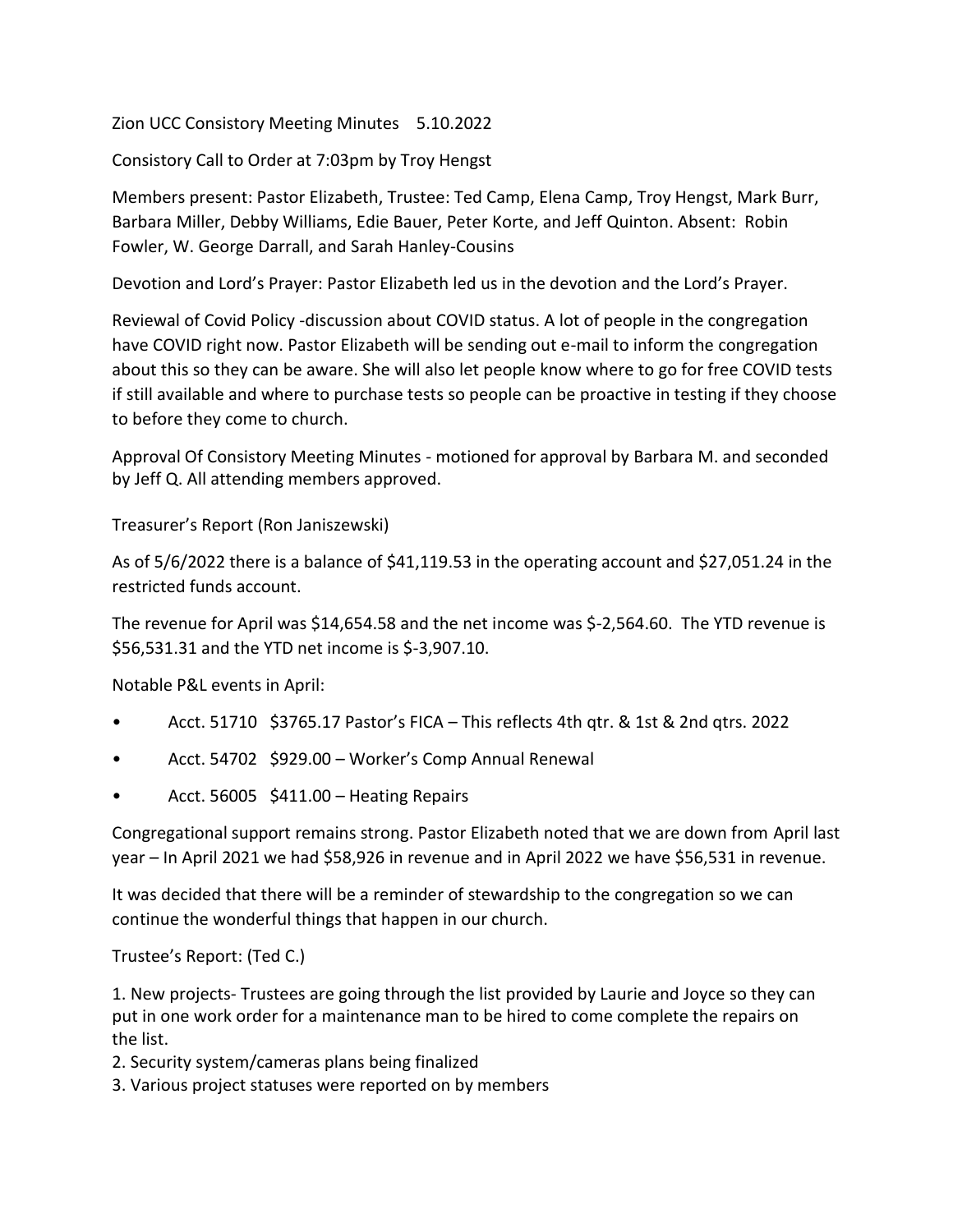New Business: The Strawberry Festival: Ken Voght has offered to help by donating Coke products (Thank you!). The Trustees want to make sure that there is a big promotion for event.

## Pastor's Report (Pastor Duffy)

1. Thank you to all our volunteers who helped host the Area Meeting! And thank you to David, Marcel, and Bethany for leading the music during the service!

2. Pastor Duffy will be away for Memorial Day weekend to officiate her little brother's wedding. Kalee will be preaching. Will plan on one 10 am service that day.

3. Kalee's semester is coming to an end. Pastor Duffy is meeting with her Thursday and will discuss how much she would like to continue to do in the summer/fall regarding student ministry.

4. We have 3 more baptisms on the calendar: June 5 (9am), June 12 (11am), and July 24 (9:30)

5. Pentecost and Confirmation will be on June 5th. Confirmation will be during the 11am service.

## Committee Reports:

Administration- (George)- There is a meeting on this Thursday so no report currently.

PPRC- (Jeff) -no report

Christian Education & Missions- (Edie)- Sue C. said they were able to buy a goat and 3 flocks of chickens from their heifer project donations. Sue C. that they are currently planning Vacation Bible School which will be set in July.

Coffee hour & Community Dinners- (Peter)- Community dinner went well this month. Women's Fellowship hosted. They grilled hot dogs (thank you to Ted C and Troy H for grilling!). 150 meals were prepared. The next community dinner is Memorial Day weekend, and the Pastor will be out of town. She is asking for a liaison to coordinate the dinner. Volunteers are needed. Sign up Genie will be put up so people can sign up. Pastor will do the shopping. Meal still to be decided.

Memorials-(Mark) -had one donation this month. Have \$5,258.40 presently in their budget.

Community Assistance Ministry- (Jeff)- There were no requests this month.

Health Ministry- (Debby)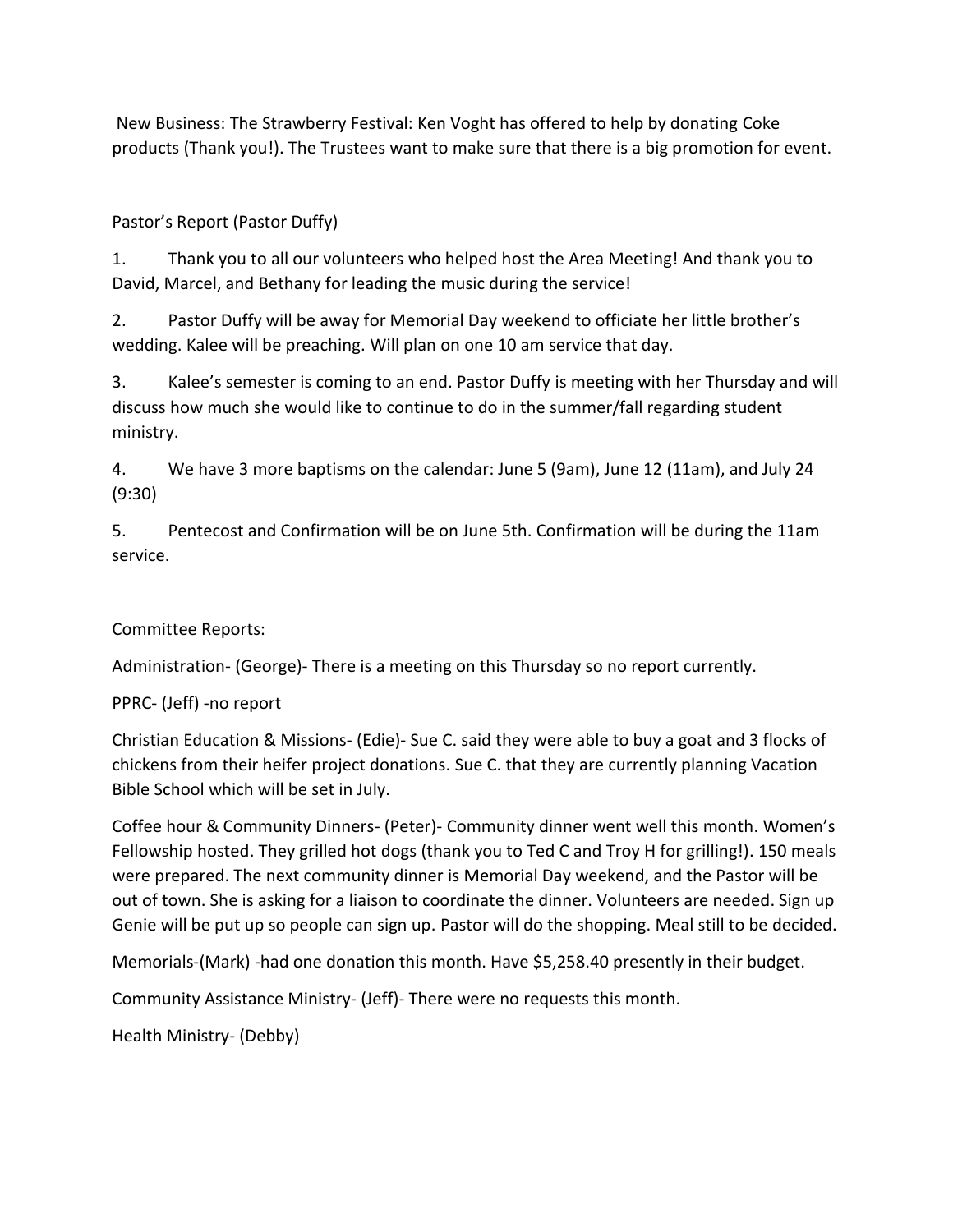1. Dawn's exercise class is so popular that it was decided through a poll of the attending people to go twice a month on Wednesday evenings (6-7 pm). Dates and sign-up sheet are on the front board.

3.The Town paramedics came Saturday May 7 and the James Ryan Foundation announced they were paying for all attendees CPR registration costs (\$25.00 a person!). We are now certified in CPR for 2 years and we were taught how to use the AED (Automated external defibrillator) which we have at church.

4. The last class we are hosting is on Saturday June 4 from 10-11 am and is FREE! Ida Shapiro will be presenting a class about Behavior Modification when it comes to diet, weight loss, keeping fit, and eating healthy food. She has over 50 years of experience in speaking about this important health issue. And she has lots of coupons to give away for FREE food! Sign up sheet is on the front board.

Environmental Ministry- (Barb, Jeff)- Seven new trees were purchased and placed in front of the church. Jeff comes bi-weekly to check on the status and if they need water. They look great! The large containers of dirt arrived as well. Ted Camp donated a 4 x 8 garden box (presently by garage). He said other products need to be purchased to put in with the dirt to help the garden grow and he offered to help when it is time to put the box, dirt, and other products in so the kids can plant. Thank you, Ted!

Pastoral Care Ministry Team- (Troy)- no report

Food Pantry- (Jeff and Mark)- Pantry is being used a lot lately. A lot of new faces visited this past week.

Altar Guild- (Robin) – no report

New Member- (Mark)- no report.

Old Business: Pastor will be sending in our membership for Network of Religious Communities that we approved last month.

New Business:

1. Church Cleanup Day (Troy)- day still to be announced after it is decided what date the Strawberry Festival will be held. Will be asking for volunteers to help clean the church for an hour or two so the church looks fresh and organized! Discussion tabled until June meeting.

2. Journey's End (refugees): The mother does Henna Tattoos, and Pastor Krista Ulrich (Ebenezer UCC) is looking into allowing her to use churches to do Henna tattoos to make money. Could she use a room at Zion one day a week? Discussion commenced and it was decided that due to liability and legalities, this cannot be pursued.